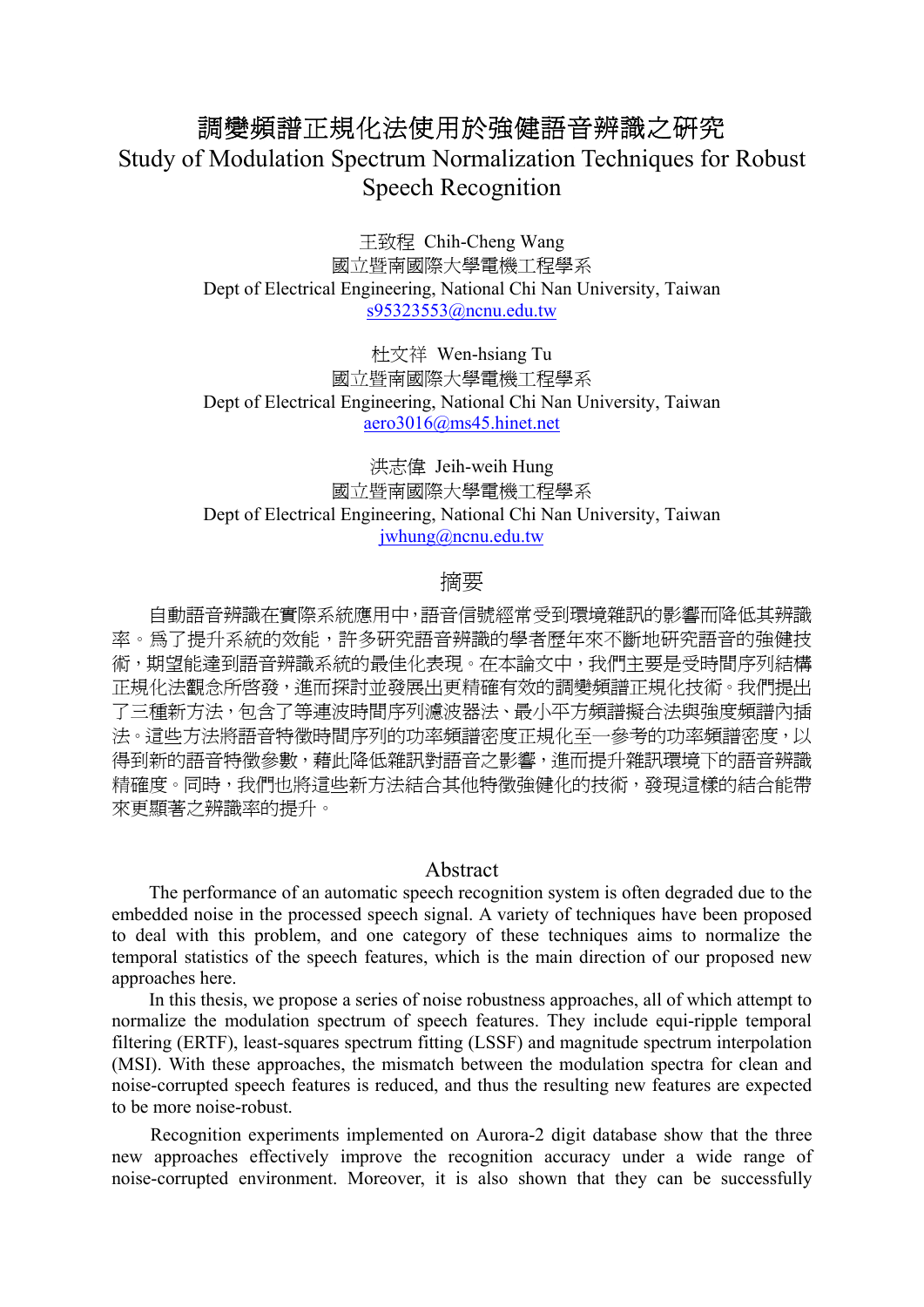combined with some other noise robustness approaches, like CMVN and MVA, to achieve a more excellent recognition performance.

關鍵詞:語音辨識、調變頻譜正規化、強健性語音特徵參數

keyword: speech recognition, modulation spectrum, robust speech features

一、緒論

自動語音辨識系統(automatic speech recognition systems, ASR),藉由多年來各方學者的 研究發展,逐漸達到實際應用的階段,而為人類生活帶來更多方便與幫助,雖然還不能 達到一個完美的地步,但是這方面的技術仍一直不斷地進步當中。

自動化語音辨認仍有許多相當具有挑戰性的研究課題,由於語音的變異性太多,例 如每位語者說話的方式與口氣都不一樣、不同語言有不同的特性、語者當時說話的情 緒、語者所處的環境是否有其他雜訊干擾等,這些變異對於語音辨識效果都有影響。在 真實應用環境下,語音辨識系統所遇到的主要問題其中兩個,分別為:

(一)語者不匹配(speaker mismatch)

 語者不匹配的問題是因為說話者先天條件(如口腔形狀)與後天習慣(如說話腔調) 的差異所產生的變異性,因此當以特定語者所訓練出來的聲學模型來辨識不屬於此特定 語者的語音時,辨識效果常會明顯下降,而要克服這一類問題的方法,通常是使用所謂 的語者調適(speaker adaptation)技術。也就是將原本訓練出來的聲學模型調適成接近當 下語者之語音特性的模型[1],如此便可提高辨識率。

(二)環境不匹配(environment mismatch)

 環境不匹配的問題是因為語音辨識系統訓練環境與我們實驗或應用時的環境不同 所致,其變異因子主要包含了加成性雜訊(additive noise),如車站四周的雜訊、嘈雜街 道的人聲或車聲等,及摺積性雜訊(convolutional noise),如不同的有線或無線電話線路 或麥克風所造成的通道效應等,語音辨識系統常會因這些雜訊的影響使辨識率降低。下 圖一為乾淨語音受雜訊干擾之示意圖。



在諸多降低雜訊影響、改進語音特徵的強健性技術中,有一大類的方法其目標是找出一 強健語音特徵表示式(robust speech feature representation),降低語音特徵對雜訊的敏感 度,使雜訊產生的失真變小。此類著名的方法包括了倒頻譜平均消去法(cepstral mean subtraction, CMS)[2]、倒頻譜平均與變異數正規化法(cepstral mean and variance normalization, CMVN)[3]、相對頻譜法(RelAtive SpecTrAl, RASTA)[4]、倒頻譜平均與變 異數正規化化結合自動回歸動態平均濾波器法(cepstral mean and variance normalization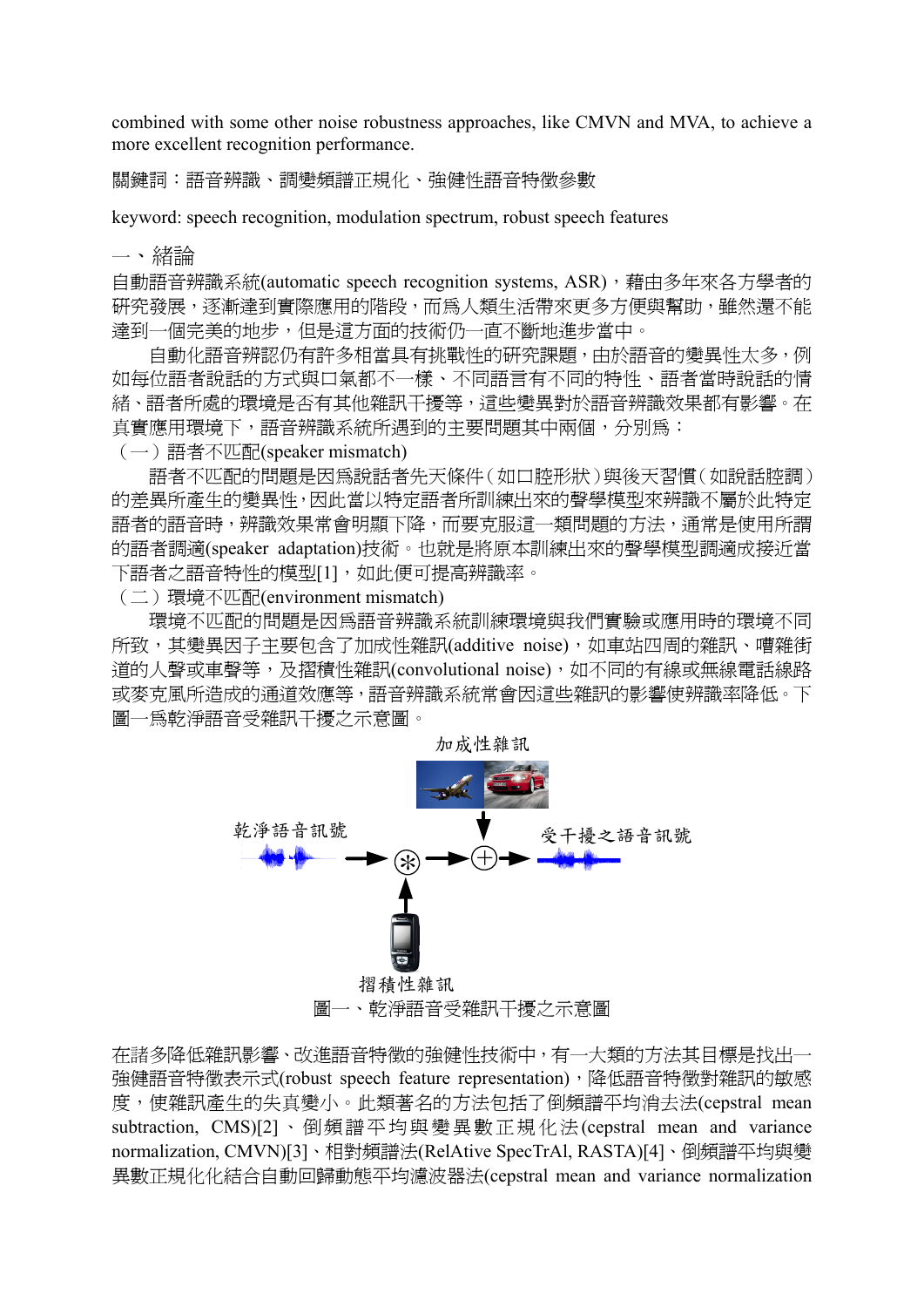plus auto-regressive-moving-average filtering, MVA)[5]、倒頻譜增益正規化法 (cepstral gain normalization, CGN) [6]、資料導向時間序列濾波器法(data-driven temporal filter design)[7]等。以上這些方法皆是在語音特徵的時間序列域(temporal domain)作處理,根 據語音訊號與雜訊在時間序列域上不同的特性,強調出語音的成分,而抑制雜訊的影響。 近來,新加坡大學之李海洲博士研究團隊,新推出了一套時間序列濾波器設計的新方 法,稱為『時間序列結構正規化法』(temporal structure normalization, TSN)[8],此方法 的目的,在於將語音特徵序列之功率頻譜密度(power spectral density)正規化,使其輪廓 逼近於一參考功率頻譜密度,此方法所得的時間序列濾波器,可以因應不同雜訊環境的 語句特徵而加以調適,在其文獻[8]可知,當此新方法所得的時間序列濾波器作用於 CMVN 與 MVA 處理後的梅爾倒頻譜特徵參數時,在各種雜訊環境下所得到的語音辨識 精確率都能有大幅改進。

雖然 TSN 法對語音特徵具有優異的強健化效果,且執行複雜度極低,但根據我們的觀 察,此法仍然有幾點可以改進之處,首先,TSN 所得的初始濾波器係數是參考頻率響 應之反傅利葉轉換求得,然後將這些係數會乘上一個漢寧窗(Hanning window)以減緩不 當高頻成份的產生,此求取濾波器的方法未必是最佳化的,所得之濾波器係數其頻率響 應可能與參考頻率響應之間的誤差較大。其次, 在 TSN 法中, 濾波器係數和被正規化 為 1,代表其直流增益為一定值,此步驟使正規化後的特徵參數其功率頻譜密度並不會 趨近參考功率頻譜密度,只在輪廓上大致相同。最後一點,則是 TSN 法皆是根據 MVN 或 MVA 處理後的梅爾倒頻譜特徵所設計,進而得到良好的效能,我們希望能探討 TSN 法單純作用於未經任何處理的梅爾倒頻譜特徵時,其效果是否也一樣明顯。

根據以上對 TSN 法的分析與觀察,在本論文中,我們提出了三種語音特徵時間序列之 調變頻譜正規化(modulation spectrum normalization)的新方法,分別為等漣波時間序列濾 波器法(equi-ripple temporal filtering, ERTF)、最小平方頻譜擬合法(least-squares spectrum fitting, LSSF)與強度頻譜內插法(magnitude spectrum interpolation, MSI),這三種方法之目 的與 TSN 類似,皆為了正規化語音特徵時間序列的功率頻譜密度,但我們會在後面童 節的實驗結果發現,這三種方法之效能皆比 TSN 法來得好,且並不需要與 MVN 或 MVA 法結合,即可以十分有效地處理梅爾倒頻譜特徵因雜訊干擾所造成的失真。然而,當它 們與 MVN 或 MVA 相結合時,也可以得到更佳的辨識精確率,此代表它們與 MVN 或 MVA 有良好的加成性。

本論文其餘的章節概要如下:在第二章,我們將討論時間序列結構正規化法,包括其執 行程序及初步效果,第三章為本論文的重點,我們將在此章中針對時間序列結構正規化 法作改進,而提出三種新的調變頻譜正規化法,並對其初步效果加以介紹。在第四章, 我們將執行一系列的語音辨識實驗,來驗證所提之新方法足以有效提昇語音特徵在雜訊 環境下的強健性,最後,第五章則為結論及未來展望。

二、時間序列結構正規化法(temporal structure normalization, TSN)

 $(-)$  TSN 處理簡介

本章節主要介紹時間序列結構正規化法(temporal structure normalization, TSN)[8], 在下一章中,我們將以 TSN 法之觀念為基礎,提出一系列的調變頻譜正規化的演算法。 TSN 是屬於一種時間序列濾波器(temporal filter)設計之強健性語音技術,原始的 MFCC 語音特徵參數序列經過 CMVN 法[3]或 MVA 法[5]處理後,先求取其功率頻譜密度(power spectral density),接著藉由此功率密度與事先定好的參考功率密度來決定一濾波器的強 度響應(magnitude response), 此強度響應經反離散傅立葉轉換(inverse discrete Fourier transform, IDFT)、漢寧窗化(Hanning window)處理與直流增益正規化處理後,產生一組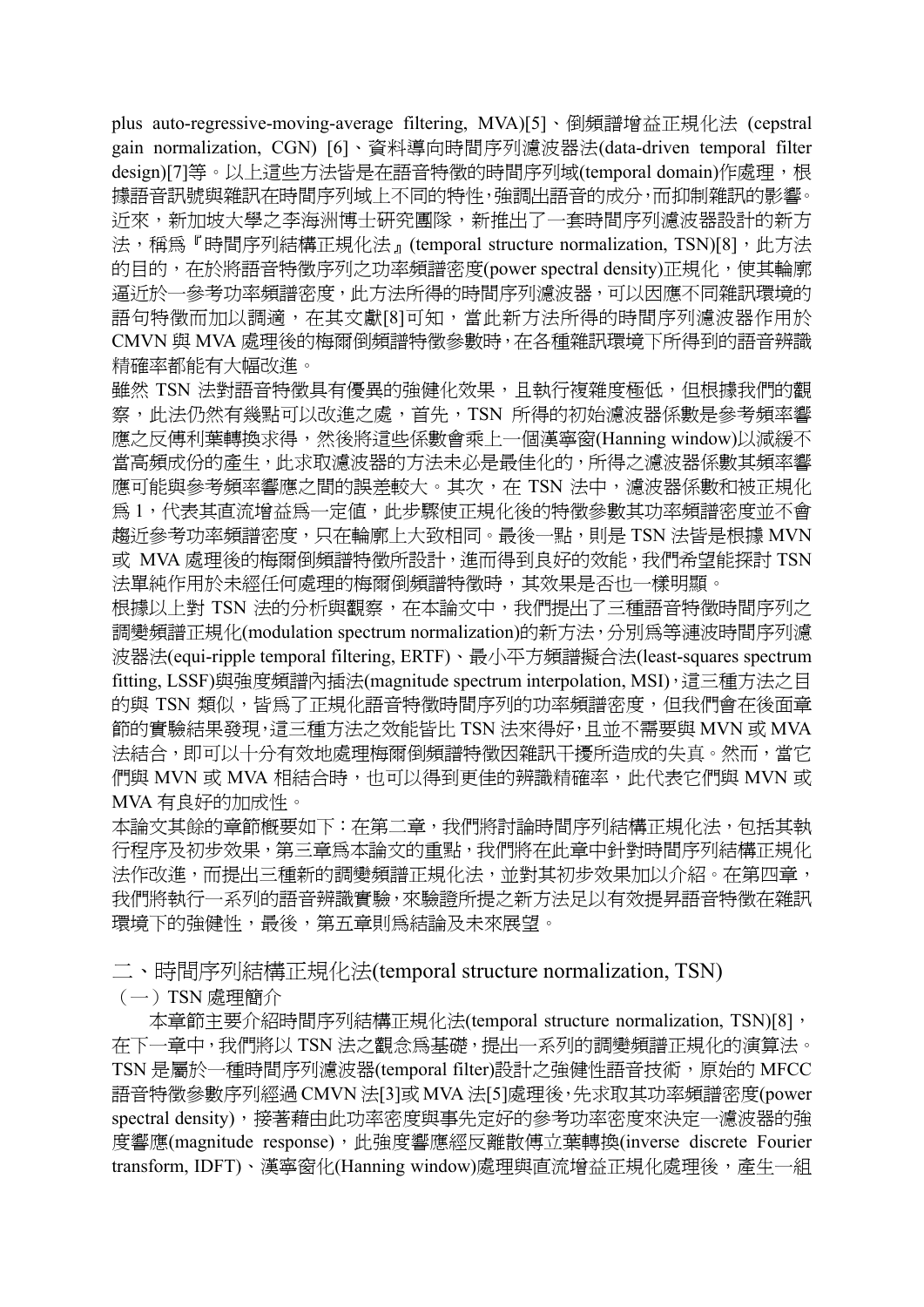濾波器係數,此即為 TSN 法所求得的時間序列濾波器,將語音特徵序列通過此濾波器 後,則預期可達到調變頻譜正規化的效果,而增加語音特徵之其強健性。圖二為 TSN 法的處理程序示意圖:



在 TSN 法中,每一句訓練語料之某一維特徵序列{s[n]}與測試語料同一維特徵序  $\mathcal{F}_{\mathcal{S}}\left\{ x\left[n\right]\right\}$ , 先求取其功率頻譜密度, 分別以 $\left\{ P_{\mathcal{S}}\left(\omega_{k}\right)\right\}$ 與 $\left\{ P_{\mathcal{X}X}\left(\omega_{k}\right)\right\}$ 表示。接著將訓練語 料所有句子同一維的功率頻譜密度作平均,所得即為參考功率頻譜密度,如下所示:

$$
\overline{P}_{SS}(\omega_k) = E\{P_{SS}(\omega_k)\},\tag{1.2.1}
$$

在 TSN 法中所使用的濾波器,其初始的強度頻譜設定如下式所示:

$$
\left|H\left(\omega_{k}\right)\right| = \sqrt{\bar{P}_{SS}\left(\omega_{k}\right)}/P_{XX}\left(\omega_{k}\right),\tag{1.2.2}
$$

其上式明顯看出,當任一測試語料 x [n] 通過上式之濾波器時,其原始功率頻譜密度  $P_{XX}(\omega_k)$ 會被正規化為 $\bar{P}_{SS}(\omega_k)$ 。

為了進一步求取濾波器的脈衝響應(impulse response),上式(2.2)中的  $|H(j\omega_k)|$ 先經 過反離散傅立葉轉換(inverse discrete Fourier transform, IDFT), 之後再乘上一個漢寧窗 (Hanning window),並將濾波器係數總和正規化為 1,以達到直流增益正規化的目的。 其數學表示式如以下數式所示:

1、反離散傅立葉轉換:

$$
h[m] = \frac{1}{M} \sum_{k=0}^{M-1} H(j\omega_k) e^{-j\omega_k m}, \qquad 0 \le m \le M-1.
$$
 (†2.3)

2、漢寧窗化處理:

$$
\hat{h}[m] = h[m] \cdot w[m],\tag{1.2.4}
$$

其中

$$
w[m] = 0.5\left(1 - \cos\left(2\pi \frac{m}{M-1}\right)\right), \qquad 0 \le m \le M-1.
$$

3、直流增益正規化:

$$
\tilde{h}[m] = \frac{\hat{h}[m]}{\sum_{m'=0}^{M-1} h[m']}.
$$
\n $(\pm 2.5)$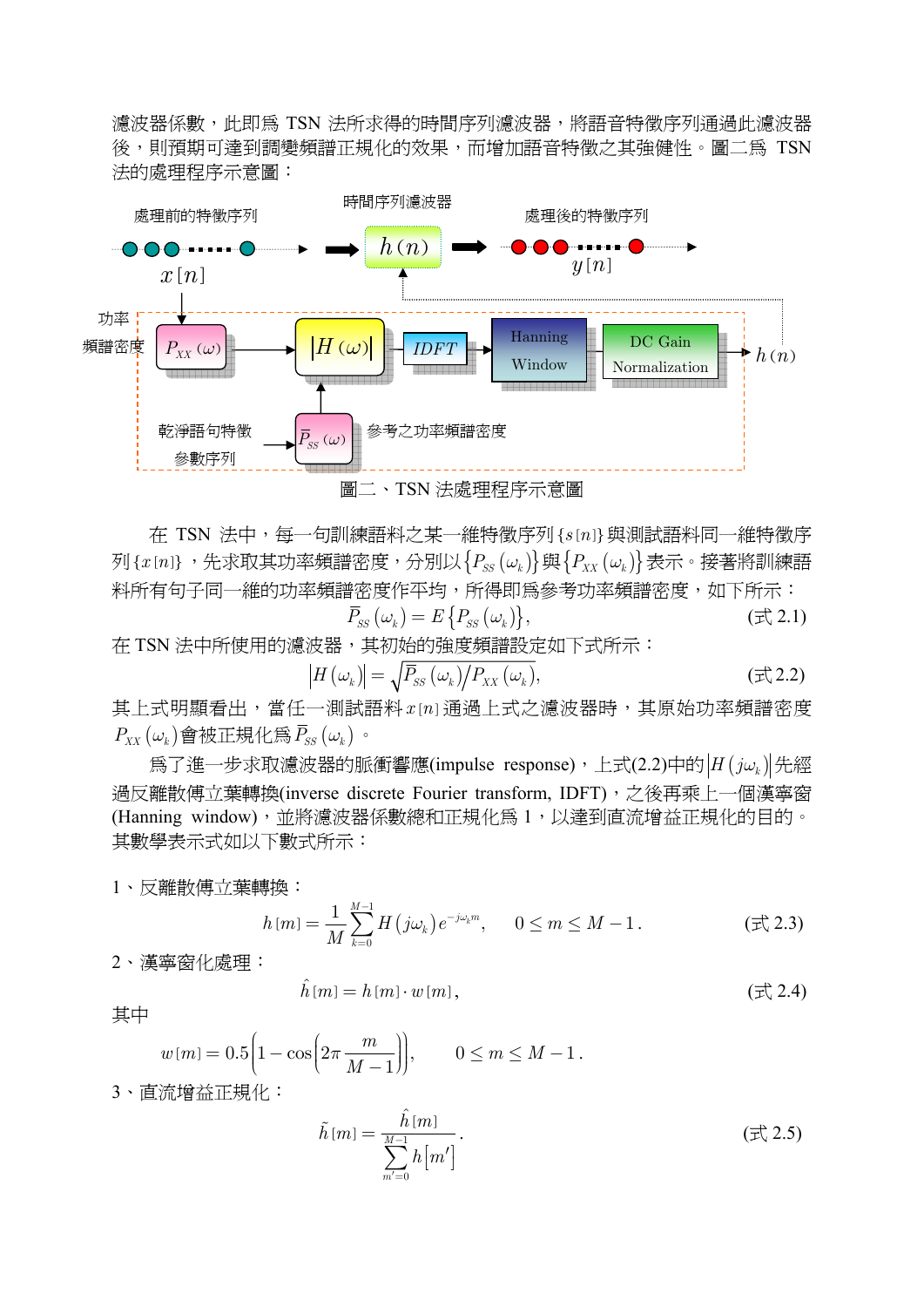$\pm$ 中 $M$  為濾波器長度。式 $(2.5)$ 之 $\tilde{h}$ [ $m$ ] 即為 TSN 所求得之時間序列濾波器的脈衝響應。

#### (二)TSN 法效果相關討論

 在 TSN 之文獻[8]中,所用的原始特徵參數皆為經過 CMVN 法或 MVA 法所處理後 之梅爾倒頻譜特徵參數(MFCC)。這裡我們特別將 TSN 法運用在未經處理之梅爾倒頻譜 特徵參數上,觀察其改進效果。其中我們把原始 TSN 法命名為 TSN-1,而把省略了直 流增益正規化步驟的 TSN 法,命名為 TSN-2。圖三為原始第一維梅爾倒頻譜係數(c1) 序列的功率頻譜密度曲線圖,圖四為原始 *c*<sup>1</sup> 序列經 TSN-1 法處理後的功率頻譜密度曲 線圖,圖五為原始  $c_1$  序列經 TSN-2 法處理後的功率頻譜密度曲線圖。這些圖都使用了 AURORA 2 資料庫[9]裡的 MAH\_4625A 語音檔,加入不同訊雜比的地下鐵雜訊。其中 參考功率頻譜密度為訓練語料庫之所有 *c*<sup>1</sup> 序列之功率頻譜密度平均而得。

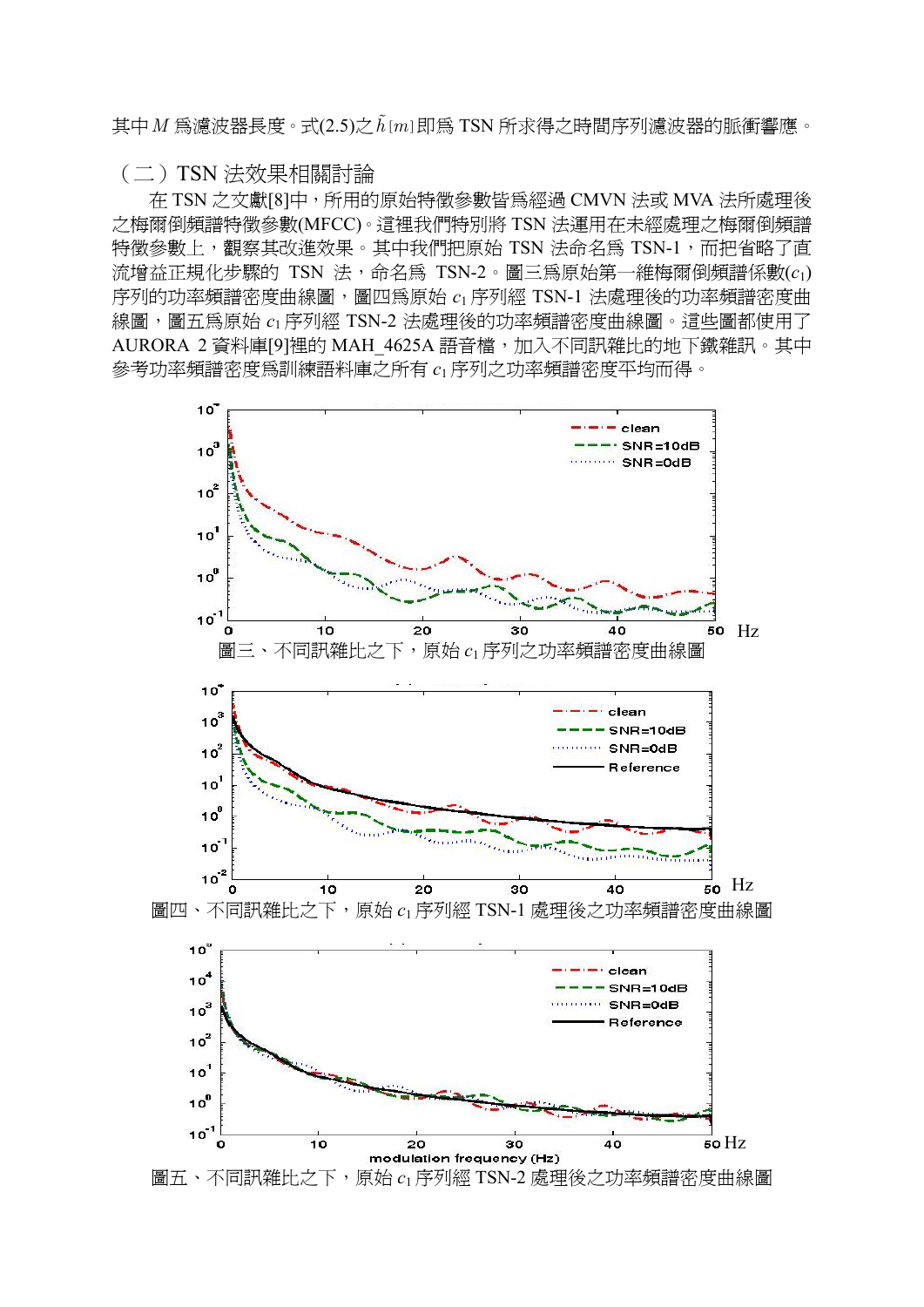首先,從圖三可以明顯看出,雜訊會造成 c1 特徵序列在功率頻譜密度上的失真, 此是造成雜訊環境下,語音辨識精確率下降的原因之一。接著,我們從圖四觀察到原始 TSN 法(TSN-1)作用於原始  $c_1$  序列時,原本在圖三所看到之功率頻譜密度的失真並未 被有效地改善,亦即其正規化效果並不理想,受到雜訊影響的 *c*<sup>1</sup> 序列,當訊雜比(SNR) 越低時,偏移參考功率頻譜密度的量越明顯。最後,從圖五可以看出,經過省卻直流增 益正規化步驟的 TSN-2 法處理後,不同訊雜比下的  $c_1$  特徵序列其功率頻譜密度彼此十 分接近,亦即 TSN-2 法可以有效正規化受雜訊干擾之原始  $c_1$  序列的功率頻譜密度, 其 降低失真的效能遠比 TSN-1 來的好。由此我們推論,原始 TSN 法中直流增益正規化的 步驟並不是十分恰當,而其可能原因是,此步驟無法有效處理加成性雜訊對語音調變頻 譜所造成的直流增益失真的效應。在下一章中,我們將提出一系列的方法,相較於 TSN 法而言,這些方法能更精確地正規化語音特徵的功率頻譜密度。

### 三、調變頻譜正規化的新方法

 在第一章與第二章中,我們探討到時間序列結構正規化法(temporal structure normalization, TSN)可能有些可以改進的地方,同時藉由 TSN 法之觀念啓發, 因此在本 章節中,我們提出一系列的調變頻譜正規化的新方法。這些新方法分別為等漣波時間序 列濾波器法(equi-ripple temporal filtering, ERTF)、最小平方頻譜擬合法(least-squares spectrum fitting, LSSF)與強度頻譜內插法(magnitude spectrum interpolation, MSI), 這些方 法分別在本章的前三節中作介紹,而最後第四小節則為這些方法簡要的效能評估與特性 討論。

(一)等漣波時間序列濾波器法(equi-ripple temporal filtering, ERTF)

 在等漣波時間序列濾波器法(ERTF)中,我們使用等漣波濾波器設計法 (equi-ripple filter design)[10]來設計濾波器的脈衝響應,以取代原始 TSN 法中,反傅立葉轉換與窗 化處理的步驟,同時,我們也挪去原始 TSN 法中正規化濾波器直流增益的步驟。圖六 為等漣波時間序列濾波器法處理程序圖,在 ERTF 法中,我們所提出的兩更新步驟之目 的正是求取更精確的濾波器係數,以趨近正規化特徵序列之調變頻譜強度成份的目標。



ERTF 法中所使用的 $P_{xx}(\omega_i) \cdot \bar{P}_{ss}(\omega_i)$ 和 $H(\omega_i)$ 求取方式都和前一章所述之原始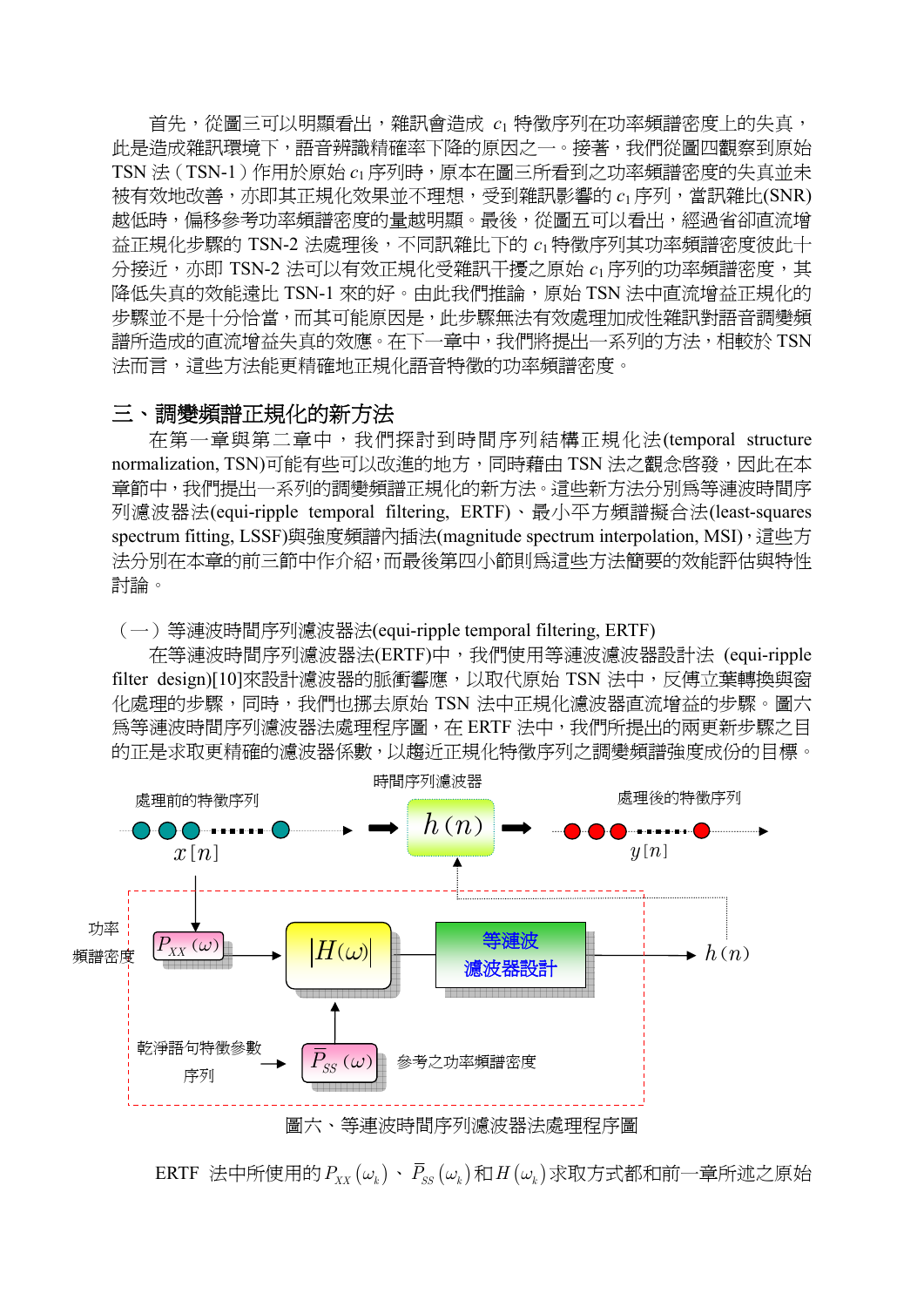TSN 法相同,但是濾波器係數 {h [n] } 是以等漣波濾波器設計法[10]求得,此方法是利用 所謂的最小化最大誤差準則(minimax criterion)來求取一最佳的濾波器頻率響應,如下式 所示:

$$
\widetilde{H}(\omega_k) = \arg\min_{H(\omega_k)} \left( \max_{\omega} W(\omega_k) \middle| H(\omega_k) - D(\omega_k) \right) , \qquad (\exists \xi, 3.1)
$$

 $\mathcal{F}(\omega_k)$ 爲權重値, $\breve{H}(\omega_k)$ 爲最佳化濾波器之頻率響應, $D\big(\omega_k\big)$ 爲參考的頻率響應,  $D(\omega_k)$ 可表示如下式:

$$
D(\omega_k) = \sqrt{\frac{\overline{P}_{SS}(\omega_k)}{P_{XX}(\omega_k)}}
$$
(\overrightarrow{x}, 3.2)

由此法得到的濾波器係數{h[n]},會自動符合前後對稱(symmetric)的性質,因此其相位 響應是線性的(linear phase)[10],並不會使原始特徵序列的調變頻譜產生相位失真的情 形,同時,因為濾波器本身是根據最佳化準則設計,所以我們預期它會比 TSN 法所得 之濾波器效果來的好。

(二)最小平方頻譜擬合法(least-squares spectrum fitting, LSSF)

 $\overline{A}$ 這方法裡,我們針對每一個待正規化的 *N* 點特徵時間序列 $\{x[n]|0 \le n \le N-1\}$ 先定義一2*P* 點的參考調變頻譜,作為此特徵序列的調變頻譜正規化的目標:

 $\hat{Y}(\omega_k) = |Y(\omega_k)| \exp(j\theta_X(\omega_k)), \quad 0 \le k \le 2P-1,$ (  $\pm \hat{X}$  3.3) 其中的強度成份 $|Y(\omega_k)|$ 以下式表示:

$$
\left| Y \left( \omega_{k} \right) \right| = \left| X \left( \omega_{k} \right) \right| \sqrt{\bar{P}_{SS} \left( \omega_{k} \right) / P_{XX} \left( \omega_{k} \right)} \tag{ \vec{\pm}^{\text{A}}_{\text{A}} \text{A} \text{A} \text{)}
$$

 $\bar{A}$  *F<sub>SS</sub>* ( $\omega_k$ ) 與如前章的式(2.1)中所定義, 即 $\bar{P}_{SS}(\omega_k)$  為所有訓練語料特徵與  ${x[n]}$ 同一維序列的功率頻譜密度平均而得, $P_{xx}(\omega_k)$ 爲原始特徵序列 ${x[n]}$ 的功率頻  $\mathbb{R}^n$ 密度。而強度成份 |  $X(\omega_k)$  和相角成份  $\theta_X(\omega_k)$  爲 { $x[n]$ } 經過  $2P$  點之離散傅立葉轉換 (discrete Fourier transform, DFT)所得到。值得注意的是,特徵長度*N* 會隨著不同的語句 而不同,但是這裡的 DFT 取樣點數2*P* 則設為一固定值,也就是參考調變頻譜的長度對 於每一個語句都是相同的。

 由式(3.3)與式(3.4)可知,我們希望每一個更新後的特徵序列,其調變頻譜的強度成 份能趨於一致,而相位成份則由原始的特徵序列{ $x[n]$ 而來。接下來,我們利用最小平 方化(least-squares)[10]的最佳化準則求取一新的特徵參數序列,使新的特徵序列 $\{y[n]\}$ 的調變頻譜逼近如式(3.3)的參考調變頻譜,如下式所示:

$$
y[n] = \min_{\{\hat{y}[n]\} \subseteq n \le N-1\}} \sum_{k=0}^{2P-1} \left| \sum_{n=0}^{N-1} \hat{y}[n] e^{-j\frac{2\pi nk}{2P}} - \hat{Y}(\omega_k) \right|^2, \qquad (2P \ge N) \tag{7.3.5}
$$

其中2P為 DFT 取樣點數, N 為此特徵序列的點數。 藉由矩陣與向量表示法,我們可將式(3.5)改寫為下式:

$$
\mathbf{y} = \min_{\hat{\mathbf{y}}} \left\| W\hat{\mathbf{y}} - \hat{\mathbf{Y}} \right\|^2
$$
 ( \n $\vec{\mathbf{x}} \cdot \mathbf{3.6}$ )

其中*W* 是2P × *N* 的矩陣, 其第(m,n) 項如下所示:

$$
W_{mn} = \exp\left(-j\frac{2\pi mn}{2P}\right),\,
$$

而**y**、**y** <sup>與</sup>**<sup>Y</sup>** 則定義為:

$$
\mathbf{y} = \begin{bmatrix} y[0] & y[1] & \cdots & y[n-1] \end{bmatrix}^T,
$$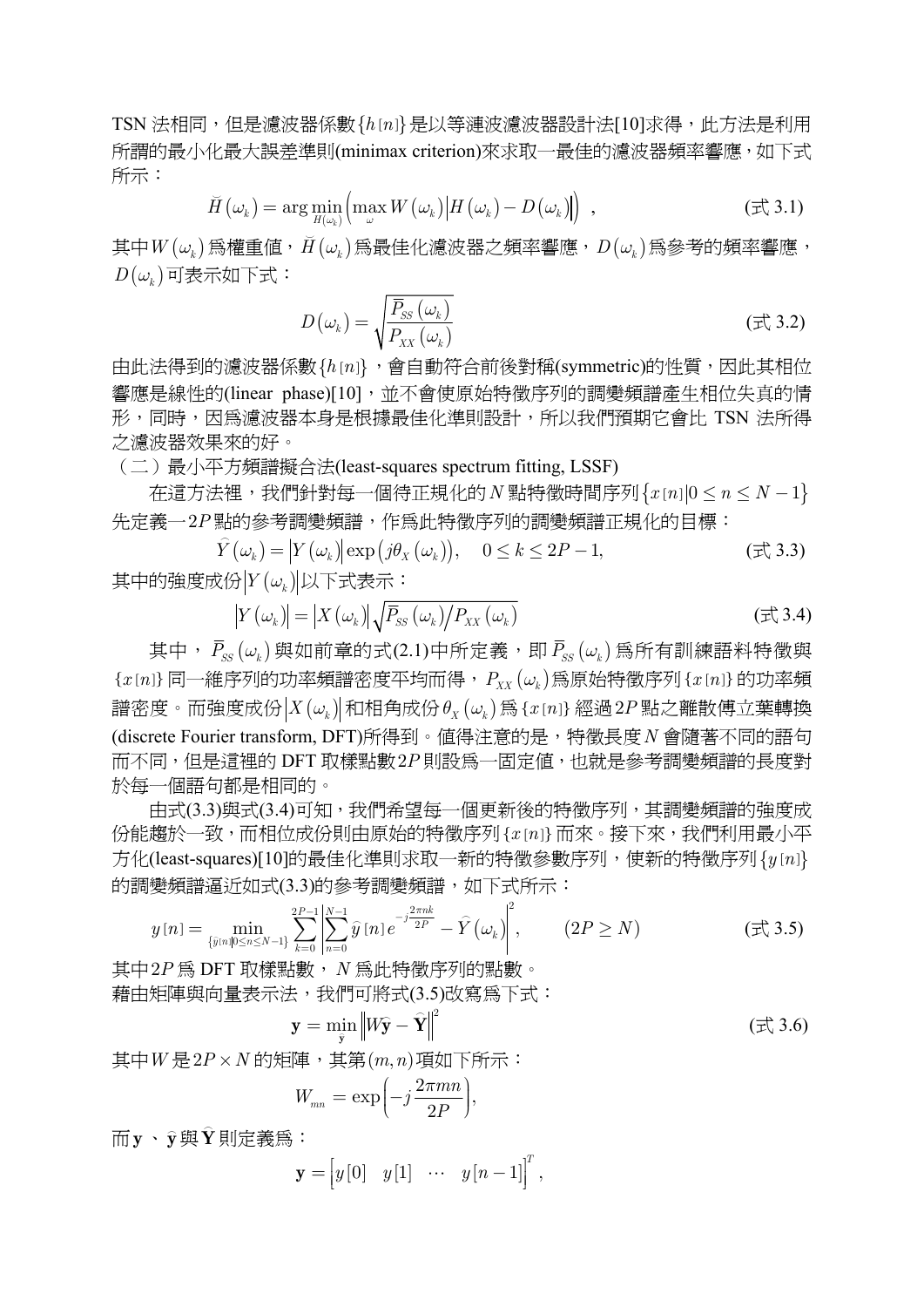$$
\widehat{\mathbf{y}} = \begin{bmatrix} \widehat{y} \begin{bmatrix} 0 \end{bmatrix} & \widehat{y} \begin{bmatrix} 1 \end{bmatrix} & \cdots & \widehat{y} \begin{bmatrix} N-1 \end{bmatrix}^T, \\ \widehat{\mathbf{Y}} = \begin{bmatrix} \widehat{Y}(\omega_0) & \widehat{Y}(\omega_1) & \cdots & \widehat{Y}(\omega_{2P-1}) \end{bmatrix}^T,
$$

——<br>由於**y** 爲實數向量,故式(3.6)可改寫爲:

$$
\mathbf{y} = \min_{\hat{\mathbf{y}}} \left\| \left( W_R \hat{\mathbf{y}} - \hat{\mathbf{Y}}_R \right) + j \left( W_I \hat{\mathbf{y}} - \hat{\mathbf{Y}}_I \right) \right\|^2
$$
\n
$$
= \min_{\hat{\mathbf{y}}} \left( \left\| W_R \hat{\mathbf{y}} - \hat{\mathbf{Y}}_R \right\|^2 + \left\| W_I \hat{\mathbf{y}} - \hat{\mathbf{Y}}_I \right\|^2 \right)
$$
\n
$$
( \vec{\pm} \langle 3.7 \rangle
$$

其中矩陣 $W_R$ 與 $W_I$ 分別爲矩陣 $W$ 的實部與虛部,而向量 $\hat{\textbf{Y}}_R$ 與 $\hat{\textbf{Y}}_I$ 則分別爲向量 $\hat{\textbf{Y}}$ 的實部 與虛部。

由式(3.7)明顯看出,此為一典型的最小平方化(least-squares)的求解問題,故其精確 的封閉解(closed-form solution)可由下式表示:

$$
\mathbf{y} = \left(W_R^T W_R + W_I^T W_I\right)^{-1} \left(W_R^T \hat{\mathbf{Y}}_R + W_I^T \hat{\mathbf{Y}}_I\right)
$$
(\vec{x}, 3.8)

所以,式(3.8)中的 **y** 即為 LSSF 法所求得之新特徵參數序列 {  $y[n]$  , 其 2P 點之 DFT 和 式(3.3)的參考調變頻譜之間具有最小平方誤差的良好性質。

(三)強度頻譜內插法(magnitude spectrum interpolation, MSI)

在此方法中,我們為每一個待正規化的 *N* 點特徵序列 $\{x[n]\}\circ n \leq N-1\}$ , 定義 了一個*N* 點的參考調變頻譜,作為此特徵序列之調變頻譜正規化的目標,如下式所示:  $\tilde{Y}(\omega_{k'}) = |\tilde{Y}(\omega_{k'})| \exp(j\theta_X(\omega_{k'})), \quad 0 \le k' \le N-1$ (  $\pm 3.9$ )

其中相位成份  $\theta_X(\omega_\nu)$  爲  $x[n]$ 取 *N* 點的 DFT 所得。MSI 法跟前節之 LSSF 法的最大不同 之處,在於此時我們是使用一個跟原始特徵序列長度相同的參考調變頻譜,而由於不同 語句的特徵序列,其點數*N* 也隨之不同,我們不能如前面的 LSSF 法中,直接拿2*P* 點 的參考功率頻譜密度 ${P_{ss}(\omega_k)}$  0 ≤ k ≤ 2P − 1 $}$ (如式(2.1)所示)來求取式(3.9)中的 *N* 點頻  $\mathbb{E} \left[ \tilde{Y}(\omega_{k'}) \right] \cdot \mathbb{E} \left[ \mathbb{E} \left[ \mathbb{E} \left[ \mathbb{E} \left[ \mathbb{E} \left[ \mathbb{E} \left[ \mathbb{E} \left[ \mathbb{E} \left[ \mathbb{E} \left[ \mathbb{E} \left[ \mathbb{E} \left[ \mathbb{E} \left[ \mathbb{E} \left[ \mathbb{E} \left[ \mathbb{E} \left[ \mathbb{E} \left[ \mathbb{E} \left[ \mathbb{E} \left[ \mathbb{E} \left[ \mathbb{E} \left[ \mathbb{E} \left[ \mathbb{E$ 率範圍相同,在這裡,我們使用線性內插(linear interpolation)[10]的方法,藉由式(3.4) 中所示的之 2*P* 點的  $\{Y(\omega_k)\|0 \le k \le 2P-1\}$  來求取式 (3.9) 中 *N* 點的  $\left\{ \left| \tilde{Y}(\omega_{k'}) \right\| 0 \leq k' \leq N-1 \right\}$ 之近似値。但是式(3.9)的 $\left\{ \tilde{Y}(\omega_{k'}) \right\}$ 爲一實數序列之離散傅立葉 轉換,其強度成份 $\left\{\!\left|\v{Y}(\omega_{\scriptscriptstyle{k'}})\!\right|\right\}$ 必須符合左右對稱的性質,即 $\left|\v{Y}(\omega_{\scriptscriptstyle{k'}})\!\right| = \left|\v{Y}(\omega_{\scriptscriptstyle{N-k'}})\!\right|$ ,因此我 們先利用 {*<sup>Y</sup>* (*ω<sup>k</sup>* )} 的左半部執行內插法,求取 {*<sup>Y</sup>* (*ωk*′)} 的左半部  $\left\{\left\|\tilde{Y}\left(\omega_{k'}\right)\right\|0\leq k'\leq\left\lfloor\frac{N}{2}\right\rfloor\right\}$  $\left\| \begin{array}{cc} \left\| \begin{array}{cc} \left\| \left( \begin{array}{c} \omega_{k'} \end{array} \right) \right\| & \omega \leq \kappa \end{array} \right\| & \leq \left\| \begin{array}{c} 2 \end{array} \right\| \end{array} \right\|$  $\tilde{Y}(\omega_{k'}) \big\| 0 \leq k' \leq \big\| \frac{N}{2} \big\|$  , 再 利 用 左 右 對 稱 的 性 質 , 求 取  $\big\{ \big| \tilde{Y} \big( \omega_{k'} \big) \big| \big\}$  右 半 部  $\left\{\left|\tilde Y\left(\omega_{\text{\tiny $k'}}\right)\right\|N-1-\left\lfloor \frac{N}{2}\right\rfloor \leq k' \leq N-1\right\}$  $\left[\begin{array}{ccc} \left| \begin{array}{ccc} 1 & \left( \begin{array}{cc} \alpha_{k'} \end{array} \right) \end{array} \right] \end{array} \begin{array}{c} \begin{array}{c} \alpha & \alpha \\ \alpha & \beta \end{array} \end{array} \begin{array}{c} \begin{array}{c} \alpha & \alpha \\ \alpha & \beta \end{array} \end{array} \begin{array}{c} \begin{array}{c} \alpha \\ \beta \end{array} \end{array} \begin{array}{c} \begin{array}{c} \alpha \\ \beta \end{array} \end{array} \begin{array}{c} \begin{array}{c} \alpha \\ \beta \end{array}$  $\tilde{Y}\left(\omega_{k'}\right)\hspace{-0.08cm}\left\Vert N-1\right.\hspace{-0.08cm}-\hspace{-0.08cm}\left|\frac{N}{2}\right|\hspace{-0.08cm}\leq\hspace{-0.08cm} k'\hspace{-0.08cm}\leq N-1\hspace{-0.08cm}\right\Vert$  ∘ 在得到 $\left\{\hspace{-0.08cm}\left|\tilde{Y}\left(\omega_{k'}\right)\right|\hspace{-0.08cm}\right\vert\hspace{-0.08cm}0\leq k'\hspace{-0.08cm}\leq N-1\hspace{-0.08cm}\right\}\hspace{-0.08cm}\left\{\$ 接對式(3.9)的{*<sup>Y</sup>* (*ωk*′)} <sup>做</sup>*<sup>N</sup>* 點的反離散傅立葉轉換(inverse discrete Fourier transform, IDFT),以求得新的特徵序列 {  $y[n]$  , 如下式所示:

$$
y[n] = \frac{1}{N} \sum_{k'=0}^{N-1} \tilde{Y}(\omega_{k'}) e^{j\frac{2\pi nk'}{N}}, \quad 0 \le n \le N-1.
$$

以上的方法,即稱為強度頻譜內插法(magnitude spectrum interpolation, MSI)。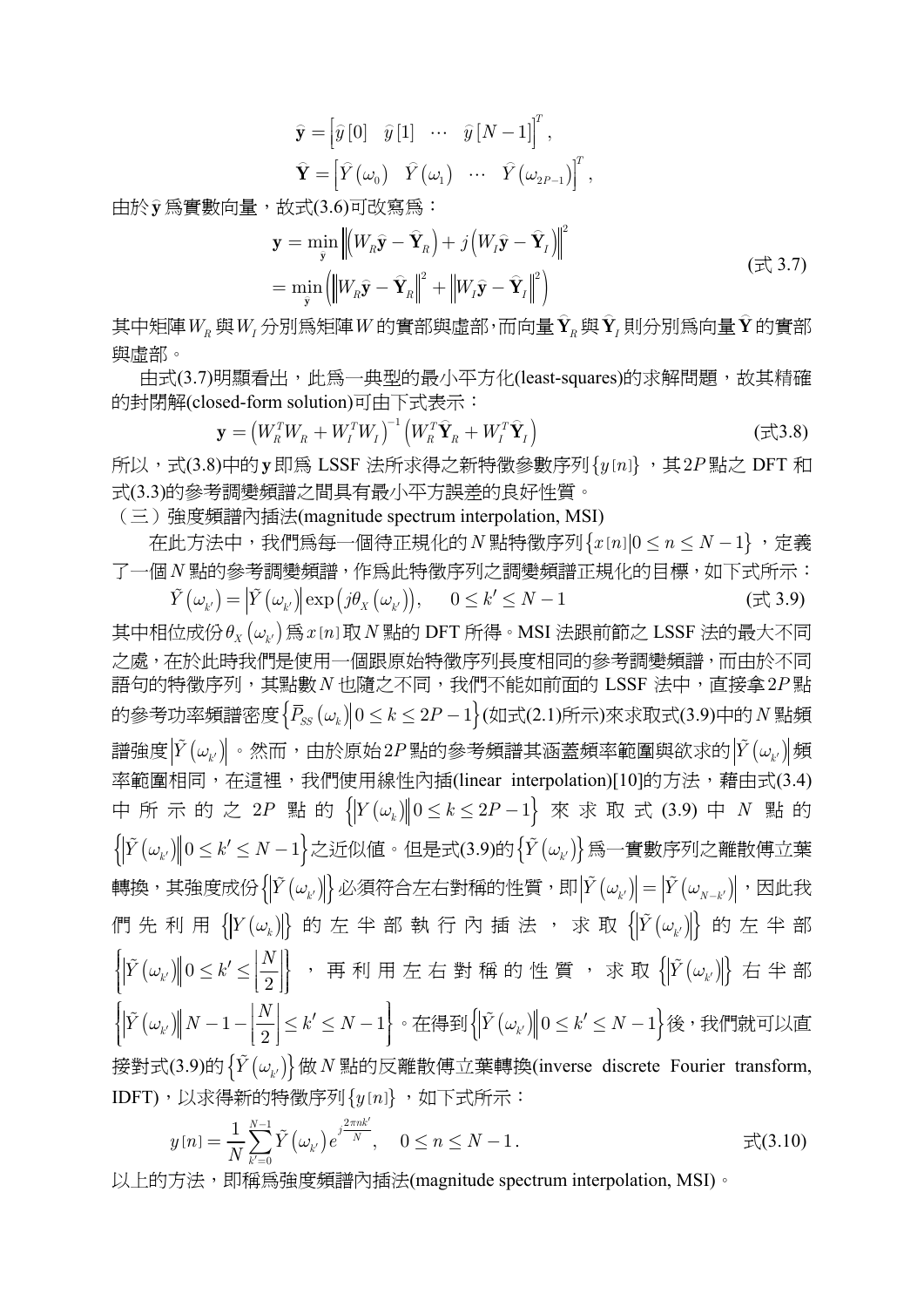#### (四)調變頻譜正規化之新方法的效果討論

這小節將簡單展示本章節所提出的三種新方法對原始 MFCC 特徵序列之調變頻譜 正規化的效果,圖七、圖八與圖九分別為原始第一維梅爾倒頻譜係數(*c*1)序列分別經 ERTF 法、LSSF 法與 MSI 法處理後的功率頻譜密度曲線圖。與前一章的圖三、圖四和 圖五相同,這裡我們所使用的是 AURORA 2 資料庫[9]裡的 MAH 4625A 語音檔,然後 加入不同訊雜比(SNR)的地下鐵(subway)雜訊。



將圖七、圖八、與圖九配合前一章之圖三、圖四與圖五相比較,我們有以下兩點討論:

○1 由於 ERTF 法和 TSN 法同樣是設計一時間序列濾波器,作用於特徵參數序列 上,我們先比較這兩種方法的效能。從圖七中可看出 ERTF 法能同時使得乾淨語音與受 雜訊干擾的語音的功率頻譜密度曲線,逼近參考的功率頻譜密度曲線,有效降低圖三所 顯示之不同訊雜比下特徵序列之功率頻譜密度的失真,相較於圖四所顯示之原始 TSN 法的效果有明顯改善,且與圖五之 TSN-2 法的效果十分接近,此代表我們使用等漣波 濾波器設計法 (equi-ripple filter design)來設計時間序列濾波器,可以有效地正規化不同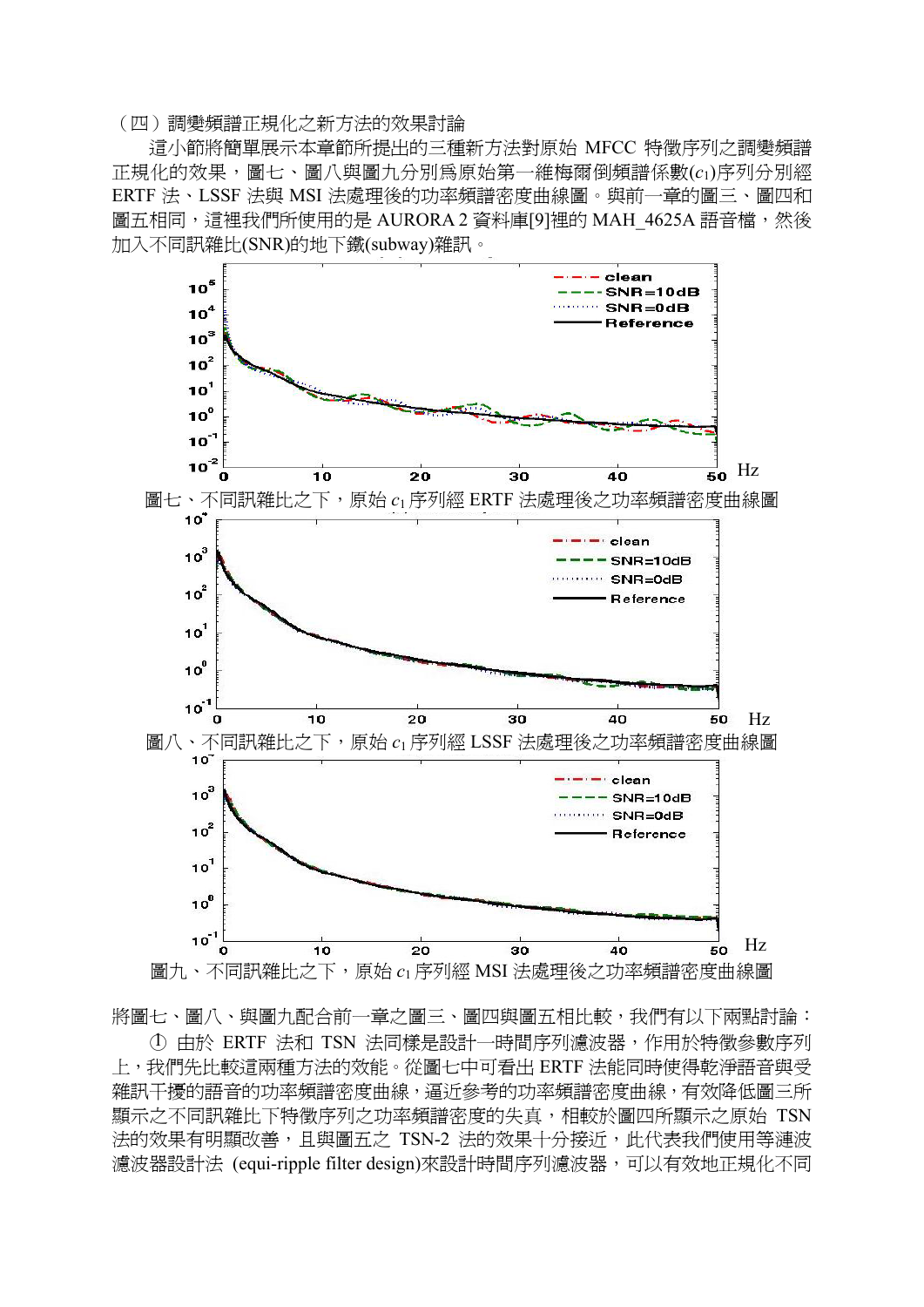雜訊比下的語音特徵之調變頻譜。

○2 LSSF 法和 MSI 法都是直接在特徵的調變頻譜域(modulation spectral domain)上 正規化其強度成份,從圖八和圖九可看出這兩種方法與 ERTF 法類似,能將受雜訊干擾 的語音之功率頻譜密度曲線,逼近參考的功率頻譜密度曲線,使這些曲線之間的差異明 顯較低,代表了這兩個調變頻譜強度正規化法也能有效地強健語音特徵。其中,MSI 法是三個方法中計算複雜度最低的技術,因此有更大的應用價值。

從上述三個圖中,可看出我們所提的三個新方法都能有效地降低雜訊所造成之語音特徵 在調變頻譜上失真的現象,我們在下個章節,將會以辨識實驗數據證實這些方法的效能。

四、調變頻譜正規化法與各種特徵時間序列正規化技術法之辨識實驗結果 與討論

本章節主要是將我們提出的三種調變頻譜正規化法: 等漣波時間序列濾波器 (equi-ripple temporal filtering, ERTF)、最小平方頻譜擬合法(least-squares spectrum fitting, LSSF)和強度頻譜內插法(magnitude spectrum interpolation, MSI)運用於雜訊環境下的語 音辨識,藉此觀察分析其結果,同時我們也會將它們與其他特徵時間序列正規化法的效 果作比較。最後,我們嘗試將這些新方法與其他方法互相結合,來觀察這樣的結合是否 能來更進一步的效能提升。

(一)實驗環境與實驗架構設定

 本論文中所採用的語音資料庫為歐洲電信標準協會(European Telecommunication Standard Institute, ETSI)所發行之語料庫: AURORA 2.0[9], 內容是以美國成年男女所錄 製的一系列連續的英文數字字串,語音本身並加上各種加成性雜訊與通道效應的干擾。 加成性雜訊共有八種,分別為地下鐵、人聲、汽車,展覽會館、餐廳、街道、飛機場和 火車站雜訊等,通道效應則有兩種,分別為 G712 與 MIRS[11]。雜訊含量的大小包含了 乾淨無雜訊的狀態,以及六種不同訊雜比(signal-to-noise ratio, SNR)狀態,分別是 20dB、 15dB、10dB、5dB、0dB 與-5dB,因此我們可以觀察不同的雜訊環境對於語音辨識的影 響。因雜訊特性的不同,測試環境可分為 Set A、Set B 與 Set C 三組[9]。

 聲學模型是執行隱藏式馬可夫模型工具(hidden Markov model tool kit, HTK)[12]訓 練所得, 包含 11 個數字模型(zero, one, two, ..., nine 及 oh)以及靜音(silence)模型, 每個 數字模型包含 16 個狀態, 各狀態包含 20 個高斯密度混合。

(二)調變頻譜正規化法作用於梅爾倒頻譜特徵參數之實驗結果

 本章節所有實驗所使用的語音特徵為梅爾倒頻譜係數(mel-frequency cepstral coefficients, MFCC),我們採用的 MFCC 特徵參數為13維(c0~c12),加上其一階差量(delta) 和二階差量(delta-delta),總共為39維特徵參數。基本實驗(baseline experiment)是以原始 MFCC 特徵參數作為訓練與測試, TSN-1法為第二章中所介紹之原始 TSN 法, 而 TSN-2 法則是將原始 TSN 法中直流增益正規化步驟省略所得的修正法,TSN-1與 TSN-2所得之 時間序列濾波器長度皆設爲21,此値是直接參考 TSN 法的文獻[8]而來。ERTF 法所得 的時間序列濾波器長度為21,而 LSSF 與 MSI 法所用的 DFT 點數2*P* (如式(3.3)所示)則 固定為1024。下表一中,我們綜合了 TSN-1、TSN-2、ERTF、LSSF、MSI,及著名的 特徵正規化技術 CMVN[3]和 MVA[5],其各別作用於原始 MFCC 特徵參數所得的平均 辨識率(20dB、15dB、10dB、5dB 與0dB 五種訊雜比下的辨識率平均),其中 AR 與 RR 分別為相較於基本實驗結果之絕對錯誤降低率(absolute error rate reduction)和相對錯 誤降低率(relative error rate reduction)。

由表一的數據,我們可看出以下幾點現象: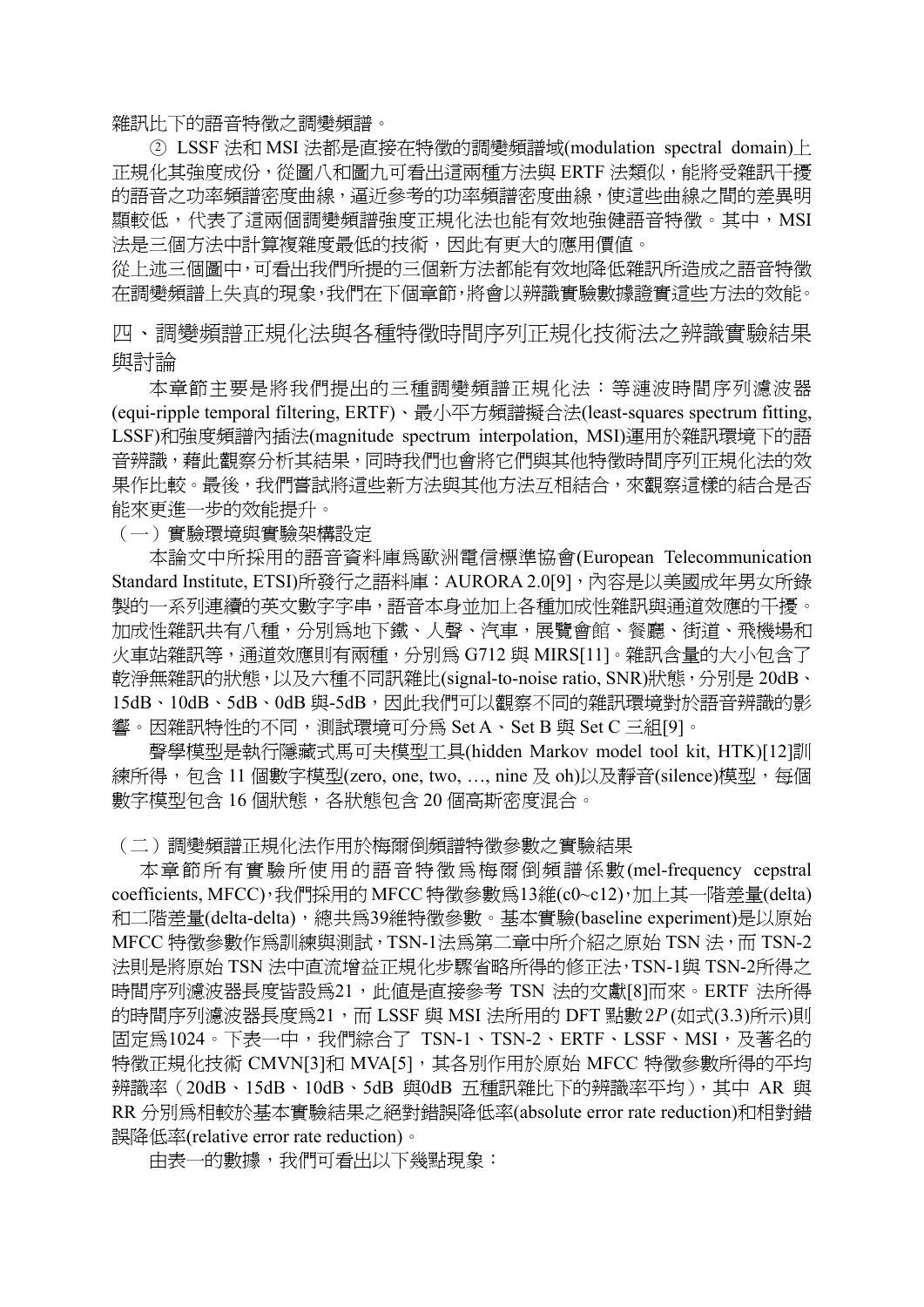| <b>Method</b>   | ~<br><b>Set A</b> | <b>Set B</b> | Set C | average | <b>AR</b> | <b>RR</b> |
|-----------------|-------------------|--------------|-------|---------|-----------|-----------|
| <b>Baseline</b> | 72.46             | 68.31        | 78.82 | 73.20   |           |           |
| TSN-1           | 73.61             | 70.44        | 77.19 | 73.75   | 0.55      | 2.05      |
| TSN-2           | 80.29             | 82.36        | 75.82 | 79.49   | 6.29      | 23.47     |
| <b>ERTF</b>     | 85.45             | 86.92        | 85.34 | 85.90   | 12.70     | 47.39     |
| <b>LSSF</b>     | 84.37             | 86.21        | 84.72 | 85.10   | 11.90     | 44.40     |
| <b>MSI</b>      | 83.61             | 85.36        | 84.28 | 84.42   | 11.22     | 41.87     |
| <b>CMVN</b>     | 85.03             | 85.56        | 85.60 | 85.40   | 12.20     | 45.52     |
| CMVN+ARMA(MVA)  | 88.12             | 88.81        | 88.50 | 88.48   | 15.28     | 57.01     |

表一、各種特徵序列處理技術之辨識率(%)

○1 原始 TSN 法(TSN-1)對 MFCC 特徵在雜訊環境下的辨識率的改進並不是很明顯,只進 步0.55%,然而 TSN-2法帶來十分明顯的辨識率提升(Set C 除外),在 Set A 和 Set B 環境 下,平均辨識率相對於 TSN-1而言分別改進了8%與14%左右。如此看出,藉由省

略直流增益正規化的步驟,TSN-2 比 TSN-1 具有更佳的特徵調變頻譜正規化的效 果,這也呼應了在第二章的圖三,原始 TSN 法無法有效降低各雜訊環境下,原始語音 MFCC 特徵時間序列之功率頻譜密度曲線的不匹配現象。

○<sup>2</sup> ERTF、LSSF 與 MSI 法三種新方法在各種不同的雜訊環境下皆能明顯提升辨識率, 對 Set A 環境而言,它們分別使辨識率提升了 12.99%、11.91%與 11.15%,對 Set B 環境 而言,辨識率分別提升了 18.61%、17.90%與 17.05%,在 Set C 環境下,辨識率分別提 升了 6.52%、5.90%與 5.46%。這三種方法中,又以 ERTF 法的表現最好,明顯優於 LSSF 法與 MSI 法,但它們所能達到的相對錯誤降低率都高達 40%以上,明顯優於 TSN-1 法 與 TSN-2 法。另外,值得一提的是,TSN-2 法在 Set C 中的效果比 TSN-1 與基礎實驗 差,但 ERTF、LSSF 與 MSI 法卻未有這樣的不良結果。

○<sup>3</sup> 兩種目前廣為人用的特徵正規化技術:CMVN 法與 MVA 法,對辨識率的提升都十 分明顯,CMVN 的效能與我們所提的三種新方法大致相同,但結合了 CMVN 與 ARMA 濾波處理的 MVA 法其效能又比 CMVN 法來的好,基於這樣的觀察,在下兩小節中, 我們將試著把各種調變頻譜正規化法與 CMVN 法或 MVA 法加以整合,探討是否能帶 來辨識率上更顯著的進步。

當我們使用 LSSF 法與 MSI 法時,我們會將原始為 N 點的特徵序列轉換成2P 點之 功率頻譜密度或離散頻譜,然而由於通常2*P N* > ,我們會以補零的方式先將原始的*N* 點的特徵序列變長為2P點, 意即多補了2P-N個零點, 這樣的作法容易產生非零值的 點與零值的點之間訊號值不連續的情形,而引進了不必要的高頻成份,這效應類似於直 接於一訊號加上矩形窗所造成頻譜遺漏(leakage)[10]的缺點,因此,我們這裡在 LSSF 與 MSI 法之補零的程序前,先將原始的 *N* 點的特徵序列乘上一漢寧窗(Hanning window)[10],來降低上述可能的不良效應,觀察這樣的操作是否可進一步提升 LSSF 法 與 MSI 法的效果,我們稱這樣修改結果分別為修正式 LSSF 法(modified LSSF)與修正式 MSI 法(modified MSI)。

圖十為原始與修正式 LSSF 與 MSI 作用於原始 MFCC 特徵之平均辨識率長條圖。 由此圖中可以看出修正式 LSSF 法相較於原始 LSSF 法而言, 平均辨識率有 0.67%的提 升,而修正式 MSI 相較於原始 MSI 而言,在平均辨識率上有 0.92%的提升。由此我們 驗證了,在修正法中所作的窗化處理確實能有效改進 LSSF 法與 MSI 法的效能。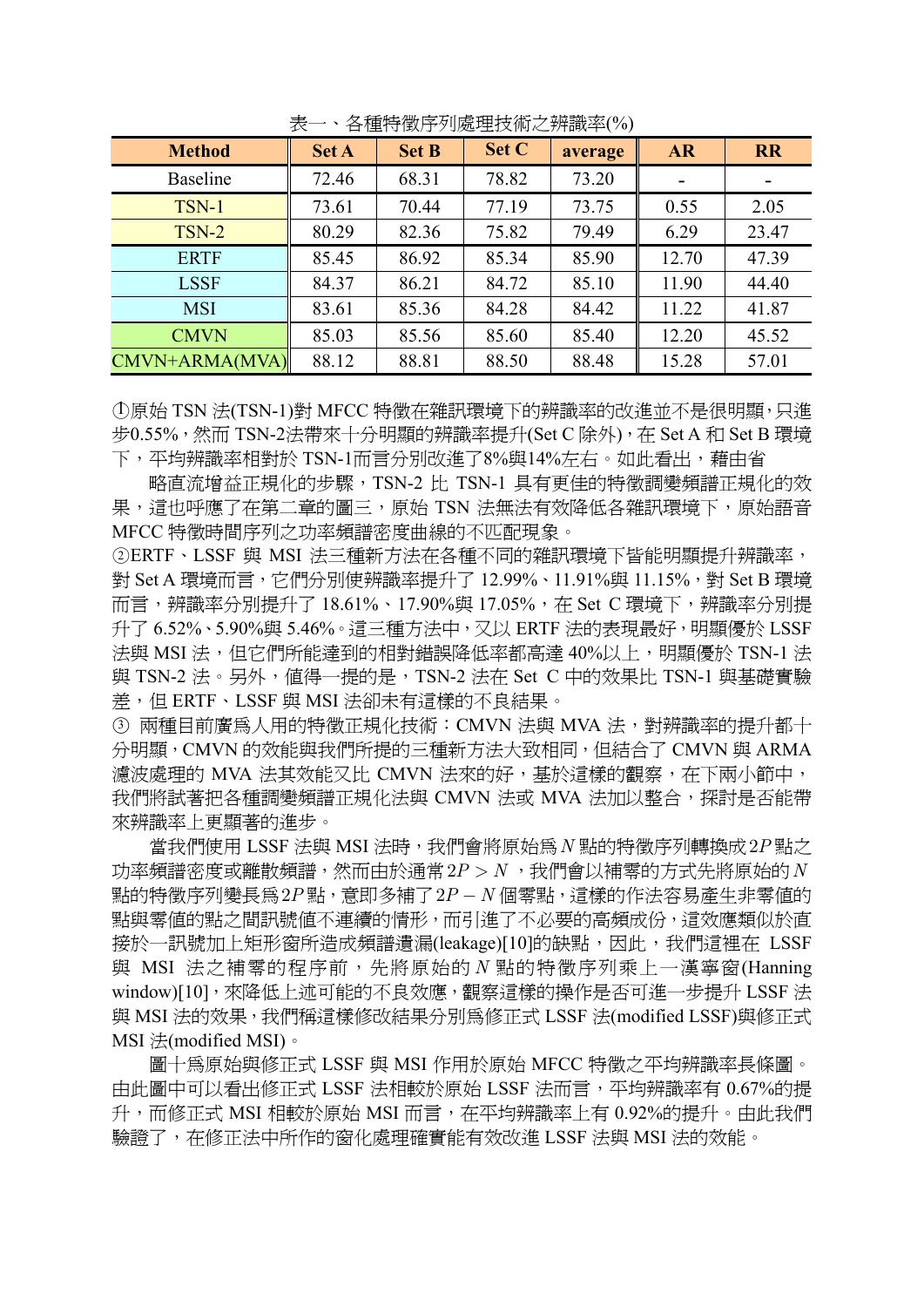

 前面提到,倒頻譜平均與變異數正規化法(cepstral mean and variance normalization, CMVN)[3]對雜訊環境下的語音辨識率有明顯的改進,因此這裡我們嘗試將各種調變頻 譜正規化法與 CMVN 法作結合,意即原始 MFCC 特徵先經過 CMVN 法處理後,再以 各種調變頻譜正規化法分別作處理。以下我們測試這樣的結合是否有加成性的效果。在 表二中,我們整理了 CMVN 法分別結合 TSN-1、TSN-2、ERTF、LSSF、MSI 及 ARMA 濾波法(MVA)[5]各方法所得的平均辨識率,其中 AR 與 RR 分別為相較於單一 CMVN 結果之絕對錯誤降低率(absolute error rate reduction)和相對錯誤降低率(relative error rate reduction)。

| <b>Method</b>    | <b>Set A</b> | <b>Set B</b> | Set C | average | <b>AR</b> | <b>RR</b> |
|------------------|--------------|--------------|-------|---------|-----------|-----------|
| <b>CMVN</b>      | 85.03        | 85.56        | 85.60 | 85.40   |           |           |
| CMVN+TSN-1       | 89.42        | 90.03        | 89.03 | 89.49   | 4.10      | 28.05     |
| CMVN+TSN-2       | 89.59        | 90.36        | 89.34 | 89.76   | 4.36      | 29.90     |
| <b>CMVN+ERTF</b> | 89.61        | 90.67        | 89.28 | 89.85   | 4.45      | 30.52     |
| <b>CMVN+LSSF</b> | 89.12        | 90.17        | 89.16 | 89.48   | 4.09      | 27.98     |
| CMVN+MSI         | 89.59        | 90.56        | 89.60 | 89.92   | 4.52      | 30.95     |
| CMVN+ARMA(MVA)   | 88.12        | 88.81        | 88.50 | 88.48   | 3.08      | 21.09     |

表二、各調變頻譜處理法作用於 CMVN 處理後之 MFCC 特徵所得之辨識率(%)

由表二的數據,我們可看出以下幾點現象:

① TSN-1 法作用於 CMVN 處理過的 MFCC 特徵,其改進辨識率的效能十分顯著,相 較於單一 CMVN 法而言,在 Set A、Set B 與 Set C 環境下分別具有 4.39%、4.47%與 3.43% 的辨識率改善,此結果十分吻合在 TSN 法的原始文獻[8]裡之結果,相較於表一所呈現 之 TSN-1 並未明顯改善受雜訊影響之原始 MFCC 特徵的現象, 在這裡, TSN-1 法能有 明顯改進之效能的原因可能在於,CMVN 法已事先有效地降低原始 MFCC 特徵受雜訊 影響所造成之調變頻譜上下偏移的失真,因此 TSN-1 能單純處理調變頻譜正規化的部 份,而帶來辨識率的改善。另外,我們也發現到,TSN-1 和 TSN-2 所得結果之間的差 距變得較小,但 TSN-2 的整體辨識率還是比 TSN-1 來的好,再一次驗證原 TSN 法中直

<sup>(</sup>三)調變頻譜正規化法結合倒頻譜平均與變異數正規化法之實驗結果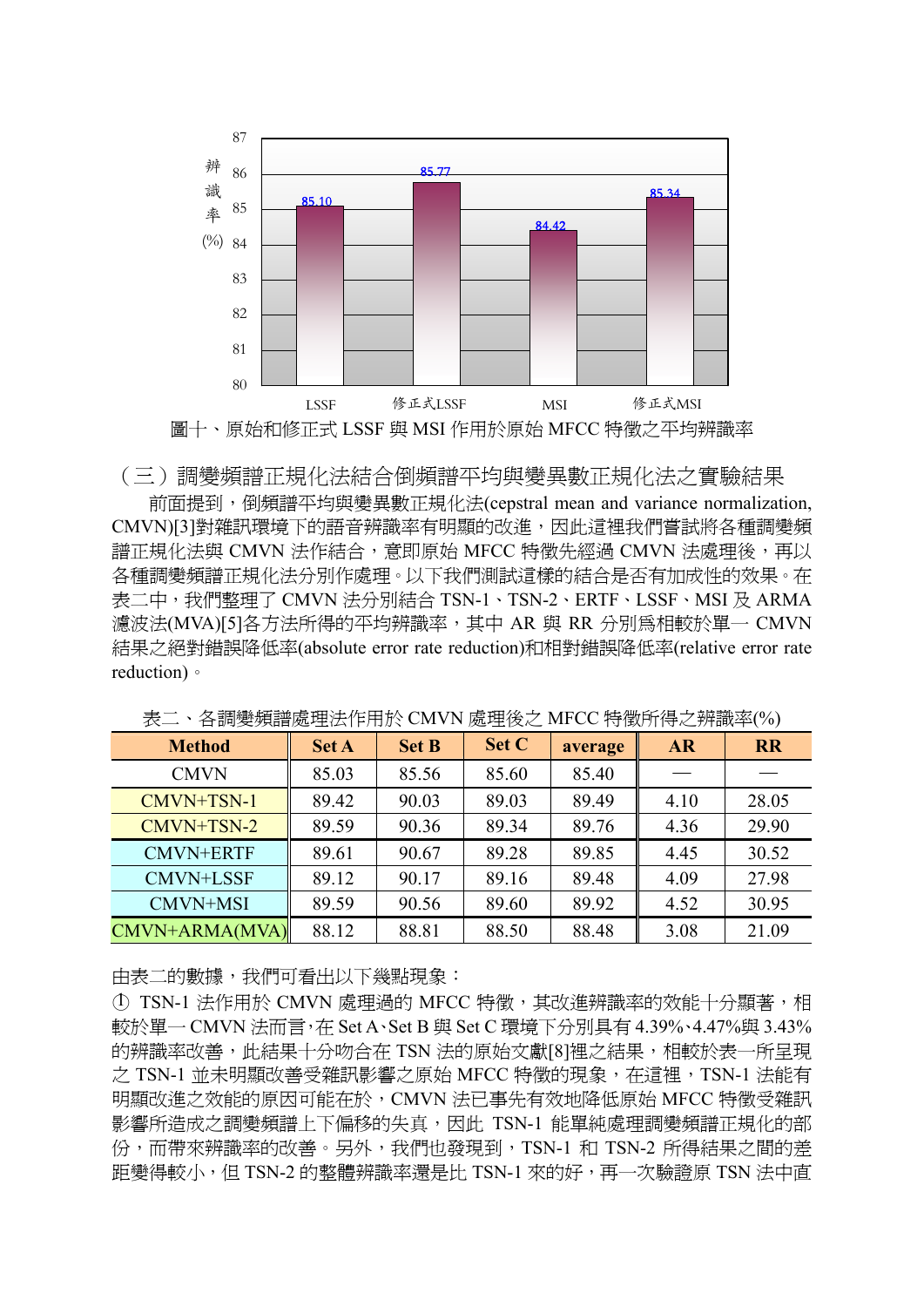流增益正規化的步驟應該是不必要的。

○<sup>2</sup> 當我們所提出的新方法 ERTF、LSSF 與 MSI 法作用於 CMVN 處理後之 MFCC 特徵 時,相較於單一 CMVN 所得的辨識率而言,皆帶來十分顯著的改善,例如在 Set A 環 境下,這三種方法分別具有 4.58%、4.09%與 4.56%的辨識率提昇,此顯示了這三種新 方法與 CMVN 有良好的加成性。而三個新方法中,ERTF 和 MSI 法表現的都比 TSN-1 或 TSN-2 法更好,雖然 LSSF 法表現稍不如預期,但是可能原因在於前一節所討論到的, 原始 LSSF 法和 MSI 法可能會產牛頻譜潰漏(leakage)現象之類的不良效應,因此在後 面,我們將以修正式 LSSF 法與 MSI 法結合 CMVN 法來探討其可能的改進效果。 ③在之前的表一數據顯示,當作用於原始 MFCC 特徵時,ERTF 表現比 LSSF 和 MSI 法更好。但是在這裡我們發現當這些方法和 CMVN 法結合時,其效果變得十分接近, 這也意味著 CMVN 法確實已對原始 MFCC 特徵作了十分有效的強健性處理,而使後續 的改進技術,其進步的空間相對變小。

如之前所提到的,原始 LSSF 法和 MSI 法可能有頻譜遺漏(leakage)的缺點,因此我 們這裡使用之前所述的修正式 LSSF 與 MSI 法, 作用於 CMVN 處理後的 MFCC 特徵, 即在此兩方法補零的程序前先將原始*N* 點的CMVN法處理後之MFCC 特徵序列乘上一 漢寧窗(Hanning window),觀察這樣的操作是否可進一步提升原始 LSSF 法與 MSI 法結 合 CMVN 法的效果。

圖十一為原始與修正式 LSSF 與 MSI 作用於 CMVN 法處理後 MFCC 特徵之平均辨識率 長條圖。由此圖可以看出,在結合 CMVN 法後,修正式 LSSF 法相較於原始 LSSF 法而 言,有 0.85%之平均辨識率的提升,同樣地,修正式 MSI 法相對於原始 MSI 法而言, 有 0.47%之平均辨識率的提升,二者平均辨識率皆超過 90%。此外,當與表二的數據比 較,我們看到這兩種修正式方法結合 CMVN 法後在總平均辨識率上皆明顯優於與 CMVN 法結合的 TSN-1 法(89.49%)與 TSN-2 法(89.76%),以上結果都顯示了這樣的修 正確實能有效改進原方法的缺點,而提升其效能。



圖十一、原始和修正式 LSSF 與 MSI 作用於 CMVN 法處理後 MFCC 特徵之平均辨識率

(四)調變頻譜正規化法結合倒頻譜平均與變異數正規化結合自動回歸動 態平均濾波器法之實驗結果

前面提到,倒頻譜平均與變異數正規化結合自動回歸動態平均濾波器法(MVA)[5]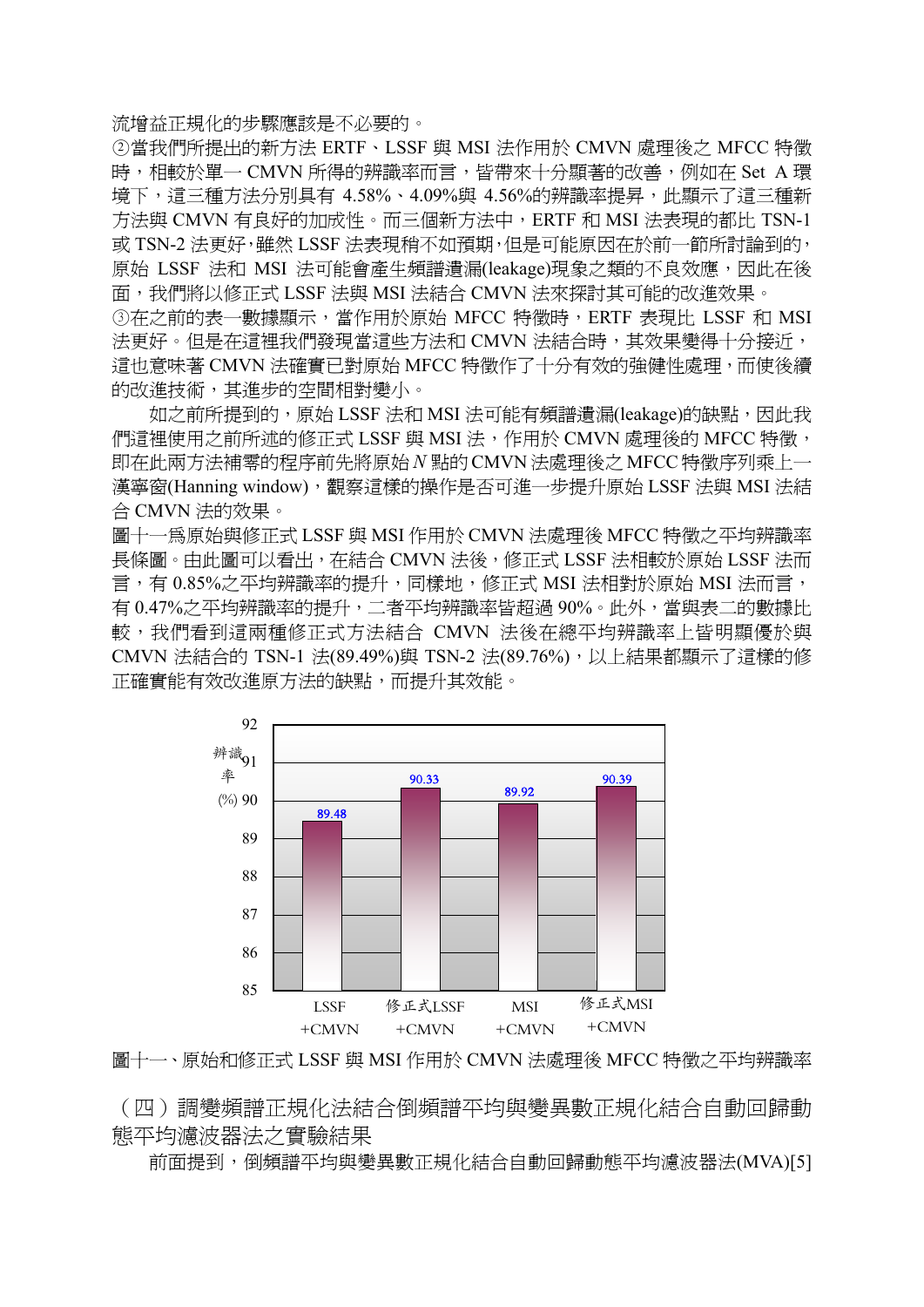能夠對雜訊環境下的語音特徵有明顯的強健化效果,而帶來十分顯著的辨識率提升,且 其效能優於 CMVN, 因此在這裡, 我們將各種調變頻譜正規化法與 MVA 法作結合, 也 就是把這些正規化法作用於經 MVA 法處理後之 MFCC 特徵上,以檢視這些正規化法與 MVA 法是否有加成性。實驗中我們設定 MVA 法中的 ARMA 濾波器階數為 2(參照[5])。 在下表三中,我們列出了 MVA 法分別結合 TSN-1、TSN-2、ERTF、LSSF 與 MSI 各方 法所得的平均辨識率,其中 AR 與 RR 分別為相較於單一 MVA 法之結果的絕對錯誤降 低率(absolute error rate reduction)和相對錯誤降低率(relative error rate reduction)。

| □ H → /// ´ H II / \ _ _   一     /   -   / ヽ |              |              | $\sim$ $\sim$ $\sim$ |         |           |           |
|----------------------------------------------|--------------|--------------|----------------------|---------|-----------|-----------|
| <b>Method</b>                                | <b>Set A</b> | <b>Set B</b> | Set C                | average | <b>AR</b> | <b>RR</b> |
| <b>MVA</b>                                   | 88.12        | 88.81        | 88.50                | 88.48   |           |           |
| MVA+TSN-1                                    | 89.58        | 90.19        | 89.74                | 89.84   | 1.36      | 11.80     |
| $MVA+TSN-2$                                  | 89.81        | 90.34        | 89.84                | 99.00   | 1.52      | 13.19     |
| MVA+ERTF                                     | 89.75        | 90.81        | 89.64                | 90.07   | 1.59      | 13.80     |
| MVA+LSSF                                     | 89.63        | 90.87        | 89.94                | 90.14   | 1.67      | 14.49     |
| MVA+MSI                                      | 89.71        | 90.91        | 89.94                | 90.19   | 1.71      | 14.84     |

表三、各調變頻譜處理法作用於 MVA 處理後之 MFCC 特徵所得之辨識率(%)

由表三可看出,TSN-1 在結合 MVA 後,其效能有明顯的提昇,而 TSN-1 和 TSN-2 之間的差異雖然不明顯,但是省略直流增益正規化步驟的 TSN-2 法仍然表現比較好, 相對於單一 MVA 法的結果而言,結合了 MVA 法之 TSN-1 在總平均辨識率上提升 1.36%,而 TSN-2 提升了 1.52%。此外,結合 MVA 法之後,我們提出的 ERTF、LSSF 與 MSI 三個方法仍優於 TSN-1 與 TSN-2, 而其中以 MSI 法最好, 在辨識率上提升 1.71%, 其次為 LSSF 法, 提升了 1.67%, ERTF 法則提升了 1.59%。儘管如此, 我們可明顯看 H1,這些方法在結合 MVA 法後,所帶來的辨識率提升程度相對而言都已十分接近。

 如同前節所描述之原始 LSSF 法與 MSI 法的可能缺點,在這裡,我們同樣地測試修 正式 LSSF 法與 MSI 法結合 MVA 法的效果,即在原始 LSSF 法或 MSI 法之補零的程序 前先將原始*N* 點之 MVA 法處理後之 MFCC 特徵序列乘上一漢寧窗(Hanning window), 觀察這樣的操作能否帶來進步。

圖十二為原始與修正式 LSSF 與 MSI 作用於 MVA 法處理後 MFCC 特徵之平均辨識率長 條圖。由此圖可以看出,在結合 MVA 法的前提下,修正式 LSSF 法相較於原始 LSSF 法而言,有 0.65%平均辨識率的提升,而修正式 MSI 法相對於原始 MSI 法而言,有 0.48% 平均辨識率的提升,因此,我們驗證了兩種修正式方法都能使原始方法進一步提升效能。



圖十二、原始和修正式 LSSF 與 MSI 法作用於 MVA 法處理後 MFCC 特徵之平均辨識率